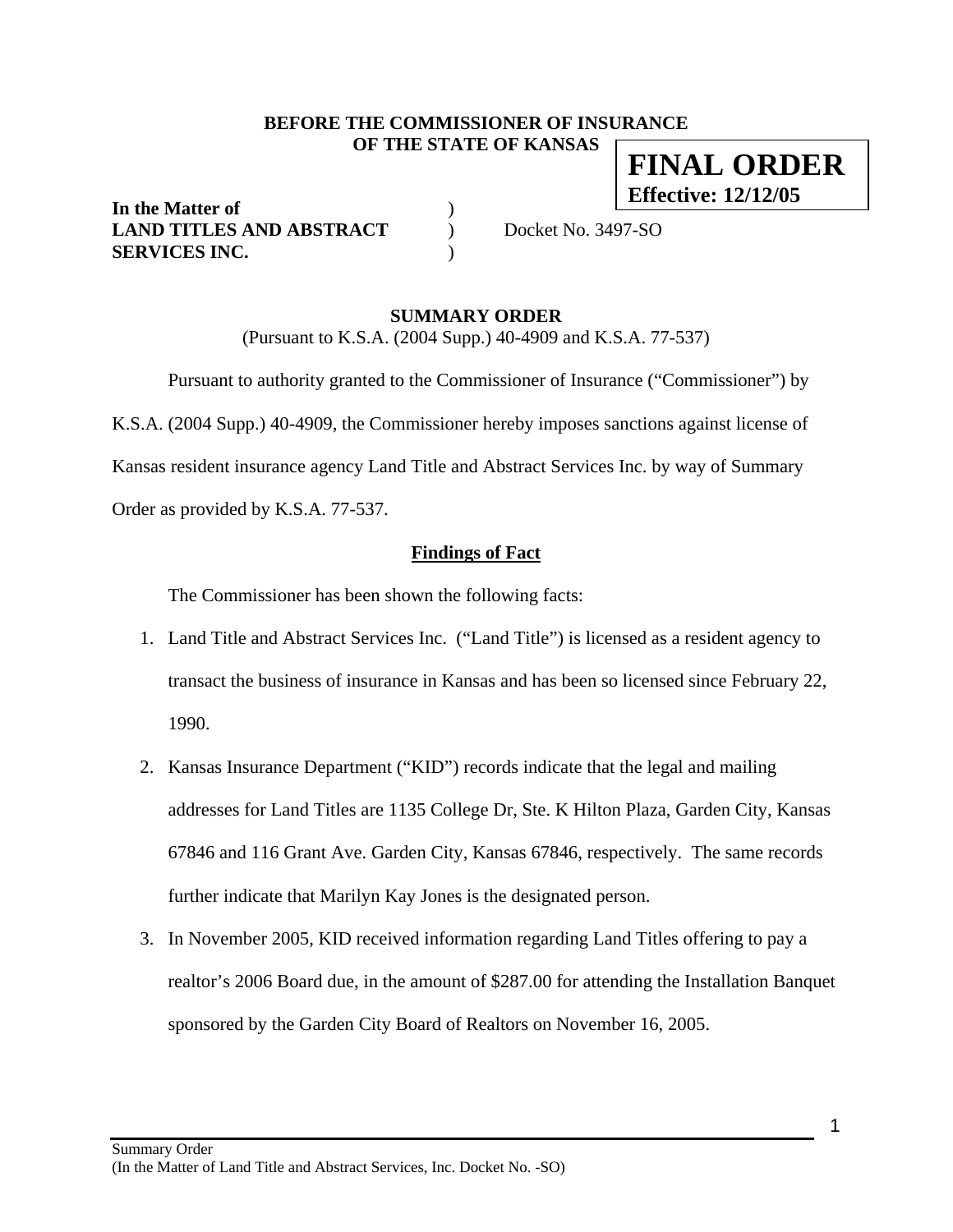4. The Commissioner finds, based on the above-stated information, that more likely than not, Land Title has offered a gift or gratuity in the amount greater than \$25 to a title business producer to influence business referrals.

# **Applicable Law**

5. K.S.A. (2004 Supp.) 40-4909(a) provides, in relevant part:

"The commissioner may deny, suspend, revoke or refuse renewal of any license issued under this act if the commissioner finds that the applicant or license holder has: . . . (2) Violated: (A) Any provision of chapter 40 of the Kansas Statutes Annotated, and amendments thereto, or any rule and regulation promulgated thereunder . . . ." K.S.A. (2004 Supp.) 40-4909(a).

6. K.S.A. (2004 Supp.) 40-2404(14) states, in pertinent part:

(a) No title insurance company or title insurance agent, or any officer, employee, attorney, agent or solicitor thereof, may pay, allow or give, or offer to pay, allow or give, directly or indirectly, as an inducement to obtaining any title insurance business, any rebate, reduction or abatement of any rate or charge made incident to the issuance of such insurance, any special favor or advantage not generally available to others of the same classification, or any money, thing of value or other consideration or material inducement.

7. K.A.R. 40-3-42 prohibits the following unfair practices:

. . . (21) furnishing or offering to furnish, paying for or offering to pay for any economic opportunity, gift, gratuity, special discount, favor, hospitality, or service to any producer of title business having an aggregate value of \$25 or more in any calendar year where a purpose of the donor is to influence any producer of title business in the placement of channeling of title insurance business. Hospitality in the form of incidental food and beverages are presumed not to be given to influence such producer of title business in the placement or channeling of title insurance business except when a particular transaction is conditioned thereon;

(22) paying for, or offering to pay for, money prizes or other things of value for any producer of title business in any kind of a contest or promotional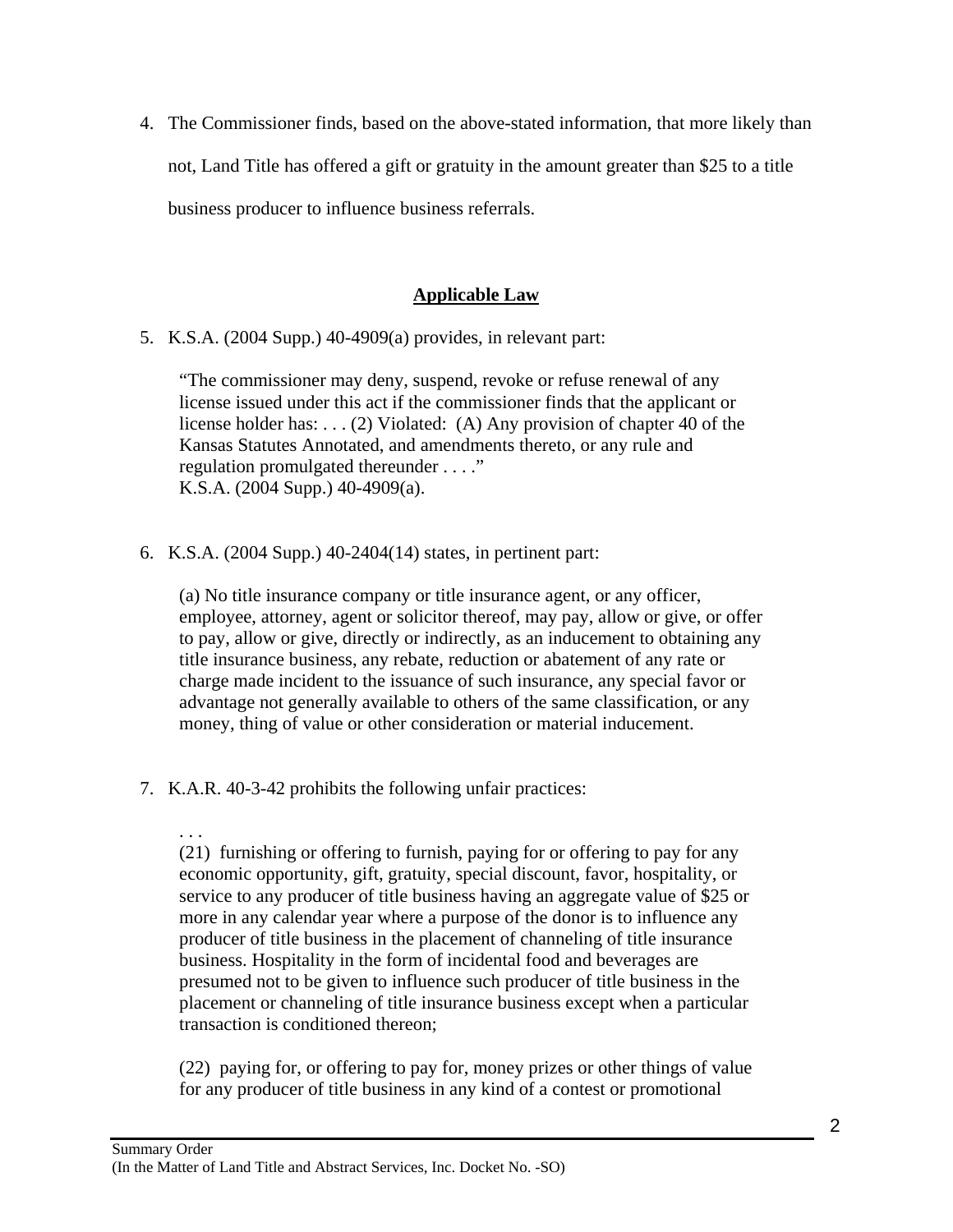endeavor. This prohibition applies whether or not the offer or payment of a benefit relates to the number of title orders placed or escrows opened with a title entity or group of such entities;

. . . K.A.R. 40-3-42

8. The commissioner may censure the licensee or impose an administrative penalty of \$500 per violation up to a maximum of \$2500 for the same violation occurring within six calendar months from the date of the original violation, or \$1000 for a knowing violation up to \$5000 for the same violation within six calendar months, in lieu of taking any action under subsection (a). K.S.A. (2004 Supp.) 40-4909(h).

### **Conclusions of Law**

- 9. The Commissioner has jurisdiction over Land Title as well as the subject matter of this proceeding, and such proceeding is held in the public interest.
- 10. The Commissioner concludes, based on above-stated information in paragraph 3, that Land Title's offer to pay a realtor's annual Board due violates K.S.A. 40-2404(14) and K.A.R. 40-3-42(21) and (22).
- 11. The Commissioner also concludes that action may be taken against Land Title's agency license pursuant to K.S.A. (2004 Supp.) 40-4909(a)(2)(A) as a result of violations of provisions of chapter 40 of the Kansas Statutes Annotated and the regulations promulgated thereunder.
- 12. The Commissioner further concludes that the insurable interests of the public are adequately served by assessment of monetary penalty in the sum of \$287.00 against Land Title.
- 13. Based on the facts and circumstances set forth herein, it appears that the use of summary proceedings in this matter is appropriate, in accordance with the provisions set forth in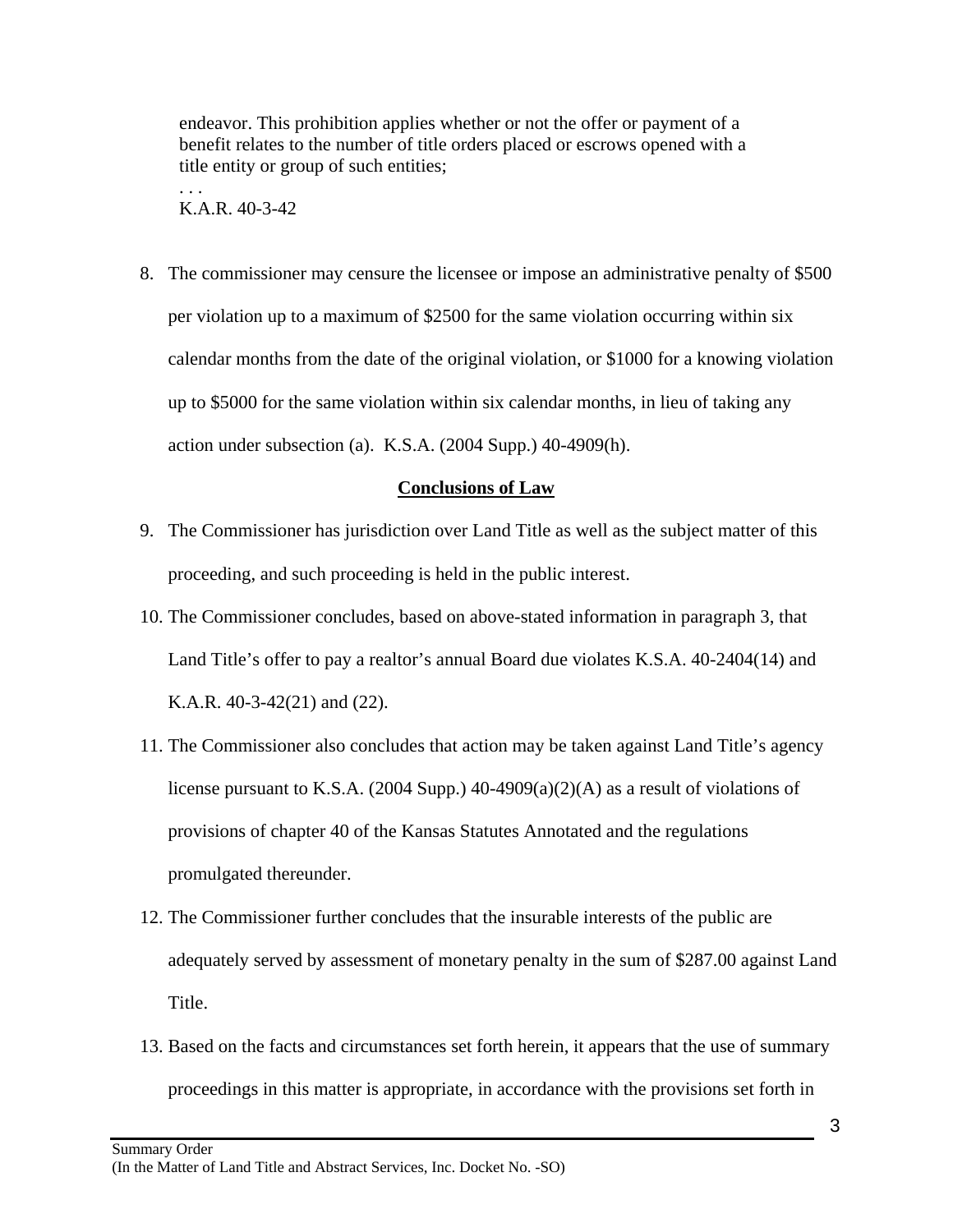K.S.A. 77-537(a), in that the use of summary proceedings does not violate any provision of the law and the protection of the public interest does not require the KID to give notice and opportunity to participate to persons other than Land Title and Abstract Services Inc.

# **IT IS THEREFORE ORDERED BY THE COMMISSIONER OF INSURANCE THAT**

- a. Land Title and Abstract Services Inc. is hereby ordered to pay an administrative penalty of \$287.00 (two hundred eighty-seven dollars and no cents) on or before the effective date of this order.
- b. If Land Title has neither paid the penalty nor requested a hearing by the effective date of this order, Land Title's Kansas resident insurance agency license shall be SUSPENDED for violation of the Commissioner's order until such time as the \$287 penalty and an additional penalty of \$500 is paid in full.

# **IT IS SO ORDERED THIS \_21st\_ DAY OF NOVEMBER 2005, IN THE CITY OF TOPEKA, COUNTY OF SHAWNEE, STATE OF KANSAS.**



 $\angle$ s/ Sandy Praeger $\angle$ Sandy Praeger Commissioner of Insurance

 $\angle$ s/ John W. Campbell John W. Campbell General Counsel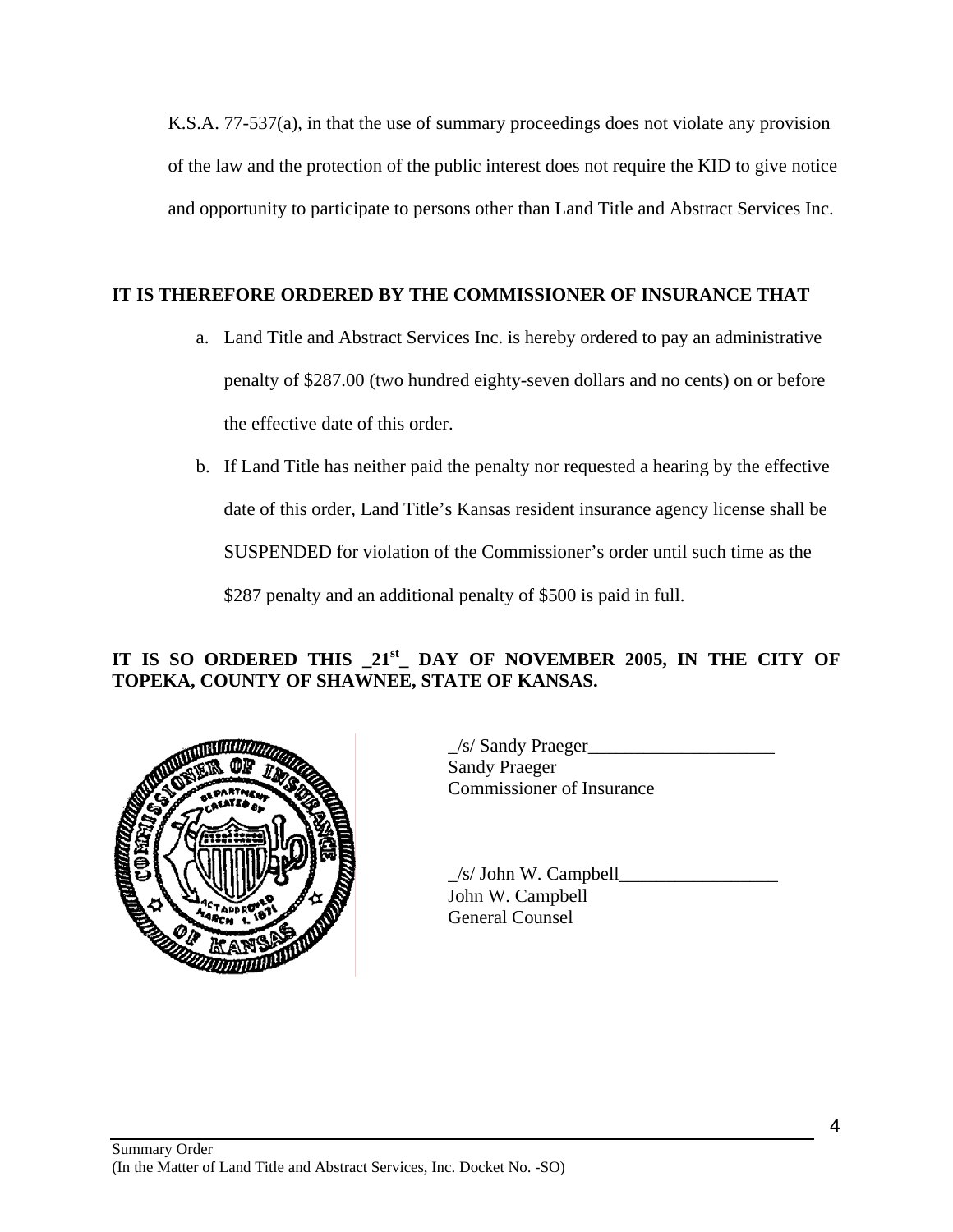**IMPORTANT NOTICE**: **Land Title and Abstract Services, Inc. may have a right to judicial review of this order as provided in the Kansas Act for Judicial Review and Civil Enforcement of Agency Actions, K.S.A. 77-601 et seq. The agency officer designated pursuant to K.S.A. 77-613(e) to receive service of a petition for judicial review on behalf of the KID is John W. Campbell, General Counsel, Kansas Insurance Department, 420 S.W. 9th St., Topeka, KS 66612-1678.** 

### **Certificate of Service**

 The undersigned hereby certifies that he served a true and correct copy of the above and foregoing Notice and Summary Order on this \_21st\_ day of November 2005, by causing the same to be deposited in the United States Mail, first class postage prepaid, addressed to the following:

 Marilyn K. Jones Land Title and Abstract Services, Inc. 116 Grant Ave. Garden City, KS 67846

> $/s$ / Hsingkan Chiang Hsingkan Chiang, Staff Attorney